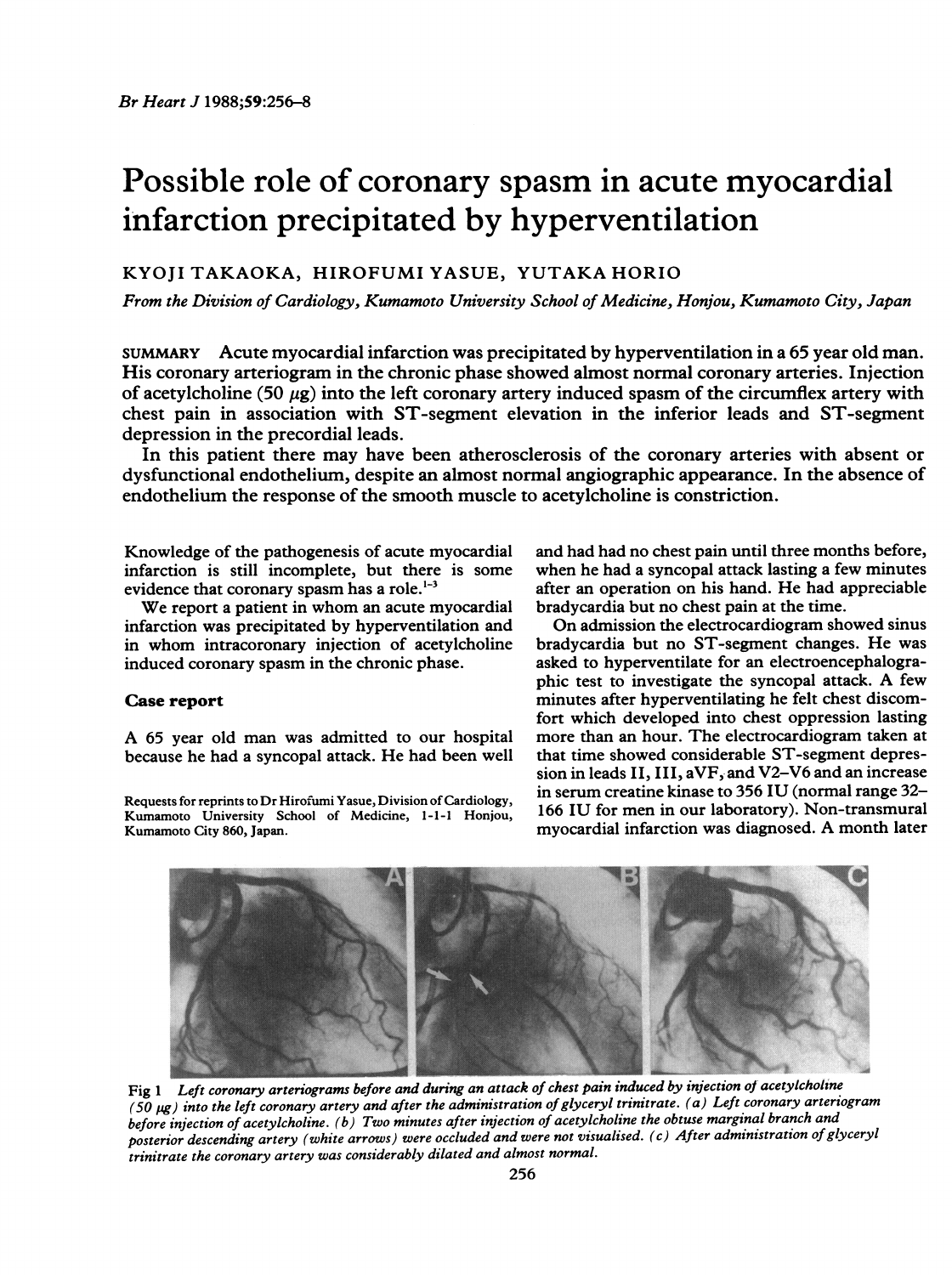Possible role of coronary spasm in acute myocardial infarction precipitated by hyperventilation



Fig 2 (a) Electrocardiogram before intracoronary injection of acetylcholine shows sinus bradycardia but no STsegment changes. (b) Electrocardiogram after injection of acetylcholine (50 pg) into the left coronary artery shows ST-segment depression in the precordial leads and ST-segment elevation in leads II, III, and aVF.

cardiac catheterisation was performed. Coronary angiography, measurement of coronary sinus blood flow by thermodilution, and blood sampling were performed before and after intracoronary injection of acetylcholine. Baseline aortic blood pressure, coronary sinus blood flow, the myocardial lactate extraction ratio, and coronary vascular resistance were 165/ <sup>76</sup>mm Hg., <sup>78</sup> ml/min, 6-6%,. and <sup>1346</sup>mm Hg min/l respectively. Before the administration of acetylcholine coronary angiography showed normal right and left coronary arteries with a dominant left circumflex artery giving rise to the posterior descending artery (fig la). Two minutes after the injection of acetylcholine (50  $\mu$ g) into the left coronary artery there was ST-segment elevation in leads <sup>I</sup>I, <sup>I</sup>II, and aVF and ST-segment depression in leads V2-V6 (fig 2) and the patient complained of chest pain. Aortic pressure fell to 109/50mm Hg and myocardial lactate extraction fell to  $-69.4\%$ . Nevertheless, coronary sinus blood flow increased to 150 ml/min and coronary vascular resistance fell to 433 mm Hg min/l. Coronary arteriograms showed occlusion of the obtuse marginal branch and posterior descending

artery of the left circumflex artery and diffuse constriction of the other segments of the left coronary artery (fig <sup>i</sup>b). The attack and spasm disappeared after intracoronary injection of glyceryl trinitrate (200  $\mu$ g) which caused considerable dilatation of the coronary artery (fig lc).

#### Discussion

The attack of acute myocardial infarction in this patient was precipitated by hyperventilation and, because hyperventilation can induce coronary spasm in patients with variant angina, $<sup>4</sup>$  it is possible that</sup> coronary spasm precipitated acute myocardial infarction in this patient. This theory is supported by the almost normal coronary arteriogram in the chronic phase and the induction of spasm of the circumflex artery (associated with ST-segment deviations in the inferior and precordial leads) and chest pain by intracoronary injection of acetylcholine.

Thus this report shows that hyperventilation may precipitate acute myocardial infarction, possibly by inducing coronary spasm in some patients. There are